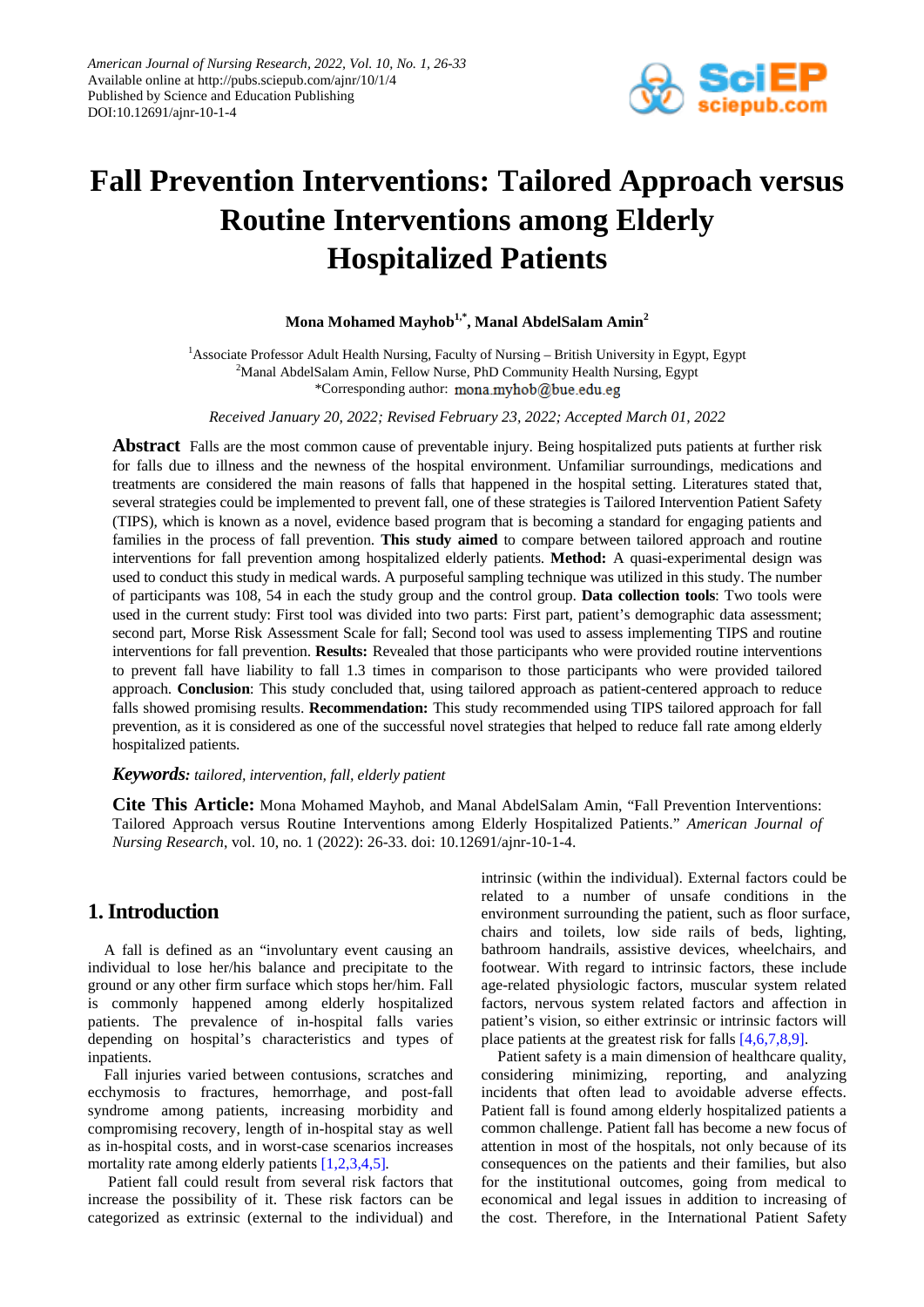Goals as specified in goal 6: "Reduce the risk of patient harm resulting from falls", hence it is a priority for each health institution to have a fall prevention interventions in order to maintain patient safety [\[4,10,11,12\].](#page-6-1)

With regard to fall prevention interventions, researches stated that, there are significant efforts and innovative approaches for all preventions that are critically needed. Innovative preventive interventions of fall must be individualized and multidimensional, involving all health team members specially nurses, the environment, and the elderly patients. Evidence based researches proved that, there is good evidence that patient fall could be prevented through utilizing effective preventive interventions. Implementing fall prevention interventions that respond to the specific needs of each elderly patient is considered a major challenge that requires the active engagement of multiple disciplines and health team members who are involved in caring for elderly patients [\[13,14,15\].](#page-7-0)

Interventions of preventing fall among elderly patients are numerous. Several actions are necessary in order to implement these interventions concerning hospital infrastructure, needs of each patient, preparation of patients for example by using identification bracelets that indicate that patients are at risk for fall and setup for their environment and a fall prevention sign should be placed in every patient's room [\[4\].](#page-6-1) Fall of hospitalized elderly patients remain a frequent and debilitating problem worldwide. Most hospitals have targeted clinician education, environmental modifications, assistive devices, hospital systems and medication reviews to prevent patients' falls. In addition to significant role that could be done by the patients and their families who to prevent fall [\[16\].](#page-7-1)

As regards routine fall prevention interventions, several literatures stated that, interventions could be implemented for all the elderly hospitalized patients whatever the patient's risk factor for fall and because patient and staff education have a fundamental part of fall prevention, patients' education could be done by training them how to use different assistive devices, patients should be advised to use footwear that would minimize the risk of a fall. As well, staff education could be done by using video-based educational material; follow-up by a healthcare professional, especially nurses, who significantly influence the success of patient fall prevention strategies. Another action that could be done as routine intervention is asking patient to perform exercises which are done through progressive resistance and functional training that are considered as safe and effective methods of improving the strength and muscular activity and minimizing fall related behavioral and emotional limitations in elderly patient[s \[10,17,18\].](#page-6-2) 

Further actions could be done to prevent patient fall is to diagnose and treat predisposing medical conditions, the ability of elderly patient to move and walk safely depends largely on the coordination of motor and sensory functions, such as the vision, vestibular balance, and musculoskeletal functions. Therefore, it is important, as a long-term plan of preventing fall among elderly hospitalized patients, to diagnose and treat medical conditions that might affect this kind of balance and increase the incidence of fall [\[10\].](#page-6-2) Furthermore, some other actions could be done for enhancing the surrounding environment for elderly

hospitalized patients to make it free from obstacles, careful consideration should be taken for several issues as keeping bed side rails elevated, handholds should be within easy access, and all these preventive interventions might have significant effect on reduction of fall as well as injurie[s \[10,17\].](#page-6-2)

Several researches suggest one significant fall preventive intervention that is called Tailoring Interventions for Patient Safety (TIPS). It is the first patient centered and clinical decision-supported fall prevention. The TIPS is used in order to prevent falls by outlining an individualized fall prevention plan of care for each patient on a poster at the patient's bedside, to serve as a reminder for the patient's fall risks and fall prevention interventions. Fall TIPS becomes a standard for engaging patients and families, which is done in three-steps as follows: Step one; fall risk screening that should be done at every patient admission and with each status change. Step two; after completing the fall risk screening, the nurse should collaborate with the patient and family to develop a personalized plan that addresses each identified risk factor. As there is a common mistake is prescribing preventive interventions for fall based on a patient's level of fall risk (low, medium, or high), rather than tailoring interventions based on patient-specific risk factors, for example, patients who are at risk for falls because of a gait disturbance require different interventions than patients who have a cognitive impairment. Step three; carrying out fall TIPS plan consistently to prevent patient fall which requires addressing patient-specific areas of risk to fall [\[19,20,21,22\].](#page-7-2) 

#### **1.1. Significance of the Study**

Fall is the most frequently reported incident among hospitalized elderly patients. Injuries resulting from fall are the main causes that have a significant impact on patients' pain and suffering, as well as loss of their independence, constituting an important source of morbidity and mortality. Fall imposes a significant social and economic burden for individuals, their families, health services and the economy [\[5,23\].](#page-6-3) Fall among elderly hospitalized patients can cause trauma and fractures, which can reduce activities of daily living (ADL) and quality of life (QOL), while prevention of fall decreases medical expenses as well decrease psychological, physical and financial burdens on the patients and their families [\[14,17,24\].](#page-7-3) Therefore, the researchers adopted several interventions to prevent patient fall such as; Tailored Interventions for Patient Safety (TIPS) which is a patientcentered approach that is aiming at reduction of falls and related injuries among elderly hospitalized patients [\[19\].](#page-7-2) Consequently, the researchers in the current study found that it is crucial to conduct this study to highlight on the effect of fall TIPS preventing approach among hospitalized elderly patients in comparison to routine interventions to prevent patient fall.

#### **1.2. Aim of the Study**

Aim of this study was to compare between effect of tailored approach and routine interventions for fall prevention among hospitalized elderly patients.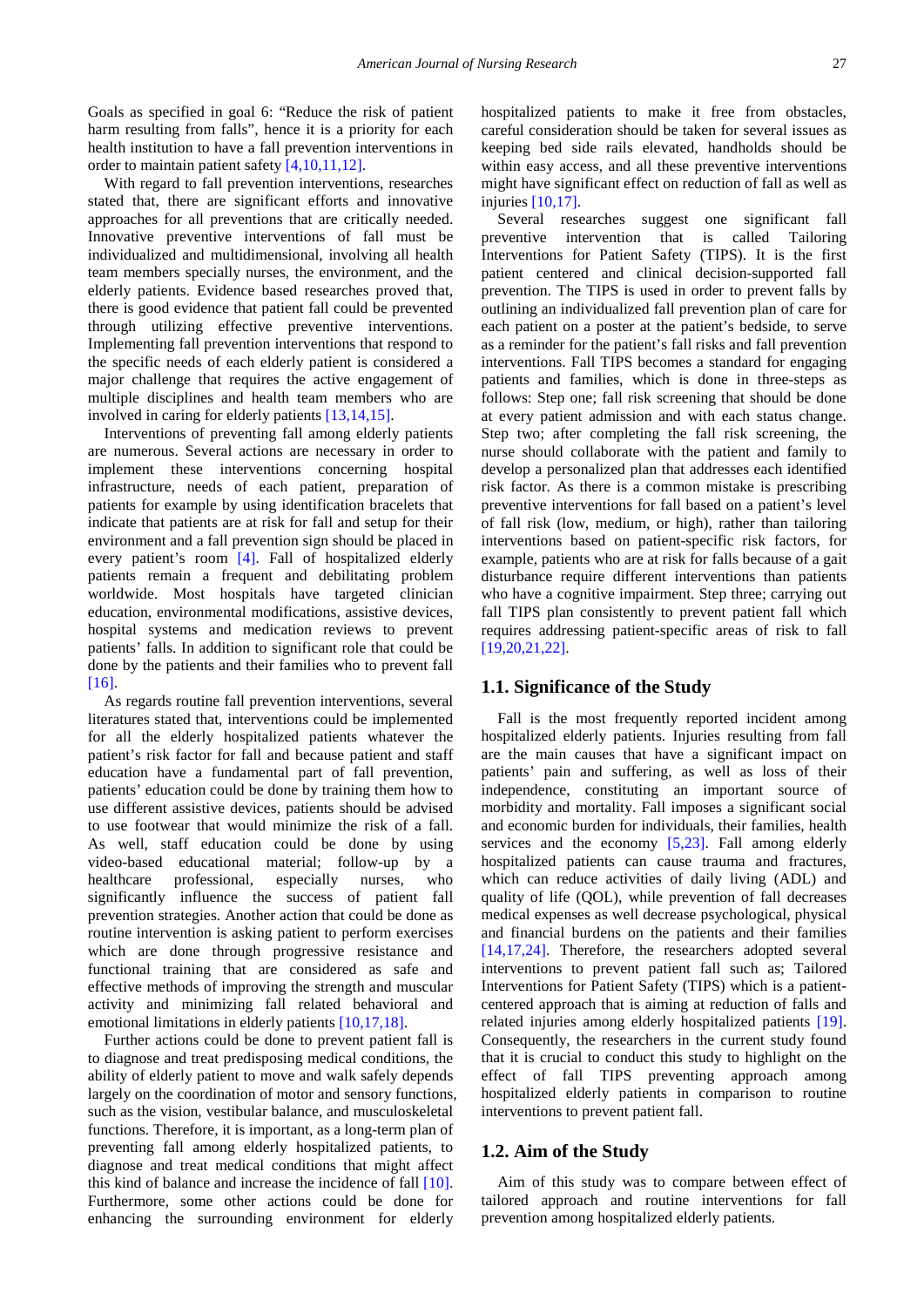# **1.3. Research Hypothesis**

This study hypothesis that; the hospitalized elderly patients who will receive tailored approach will show reduce falls in comparison to those patients who will receive routine approach.

# **2. Methodology**

## **2.1. Study Design**

A quasi-experimental study design was utilized to conduct this study.

## **2.2. Setting of the Study**

This study was conducted in different medical wards in one of the governmental hospitals. The study started from the beginning of March 2021 to end of October 2021.

#### **2.3. Sample of the Study**

A purposeful sampling technique was used in this study. The total number of participants was 108, 54 per each study group and control group.

#### **2.4. Inclusion/Exclusion Criteria**

Elderly adult patients their age 65 years and above, have been recently hospitalized for at least 24 hours, they can read and write, with different educational levels, both gender, with minimum hospital stay of seven days in the hospital, and the patients should be alert, and oriented to time, place and persons. With regard to exclusion criteria; patients who had dementia or delirium or any cognitive dysfunction were excluded from the study.

#### **2.5. Data Collection Tools**

Data were collected by using two tools; **First Tool;** it consisted of two parts: **Part one;** it was used to assess Patient's Demographic Data such as; gender, age, educational levels, and medical diagnosis that lead to hospital admission. **Part two; Fall Risk Assessment Scale Tool**, it was adopted from *Morse* [\[25\],](#page-7-4) that was used to assess risk for fall among elderly patients. This tool contains 6 items that asked about history of fall, secondary diagnosis, using ambulatory aid, IV/heparin lock, gait transferring, and mental status.

**Scoring system** of risk assessment tool for fall was done as follows: 1) History of Falling – if there is a previous fall history recorded during the present hospital stay or if there is a history of falling prior to admission, the respondent will get score "25", if not will get score "0". 2) Secondary diagnosis – if the respondent has more than one medical diagnosis will get score "15", if not will get score "0". - 3) Ambulatory Aids – if the respondent ambulates without using an aid (even if assisted by a nurse) or is on bed rest or up in wheelchair will get score "0", if the respondent is using crutches, a cane or walker for ambulation, will get score "15", if the respondent ambulates holding on the furniture for support and balance

will get score "30". 4) Intravenous Therapy/Injection Lock – if the respondent has an intravenous infusion or an injection lock will get score "20", if not will get score "0". 5) Gait/Transferring – if the respondent's gait is normal and characterized by walking with the head erect, arms swinging freely at the side and striding unhesitant will get score "0". If the gait is weak as evidenced by a stooped stance, requiring support from furniture (feather weight touch), steps are short and the patient may shuffle will get score "10". If the respondent has an impairment gait as evidenced by having difficulty rising from the chair and/or cannot walk without assistance, will get score "20". 6) Mental Status– if the respondent is oriented to own ability will get score "0". Measure the patient's self-assessment of her/his mobility, if the patient's assessment is consistent with her/his safe and/or ordered mobility, will get score "0". If the patient's assessment of her/his mobility is unrealistic will get score "15" since she/he is then considered "forgetful of her/his limitations.

Categories of risk for fall are classified as follow; if the total score is allocated between 0-24 this means that the patient has no risk to fall, if the total score is allocated between 25-50 this means that the patient will be at low risk to fall, and if the total score is 51 and above, this means that the patient will be at high risk to fall, therefore, it is a must to implement fall preventive interventions.

**Second Tool: Nurse's Implementation Checklist for Fall Prevention Assessment Tool;** this tool was adopted from  $[26]$ , it was used to assess implementing of key interventions by the nurses for TIPS approach and routing interventions to prevent fall among patients in the study and control groups. It included the following items; reporting in case of patient falls, collection and analysis of fall rates, and monitoring fall rates every shift regularly, number of patients who are screened, number of patients who are assessed for fall risk within 24 hours of admission, addressing every deficit on fall risk assessment, implementation of policies and procedure for fall prevention, follow up medications for patient at high risk for fall, analyze the cause of the incident (fall), and availability of warning signs beside the patient's bed. All the above interventions were implemented through; fall TIPS approach for the study group and routine interventions for the control group to prevent fall.

**Scoring system** of this tool was done as follows; if the item is done the respondent will get score "2", and if the respondent did not receive any intervention of those steps will get score "1", and the results were summed up to know the percentage of implementing fall prevention interventions.

## **2.6. Validity and Reliability**

They are the main components to assess the quality of data collection tools. Validity was done to assess to which degree the tools will measure what is proposed to be measured. Meanwhile, the reliability was done to identify the accuracy of the obtained data in research study, it was assessed by using Cronbach's alpha test, and its values were as follows; Morse Scale = 0.98 and Implementing Checklist  $= 0.90$ . With regard to this study, validity of the tools was tested by 3 Professors from Medical Surgical Nursing, as they ensured that the tools are assessing all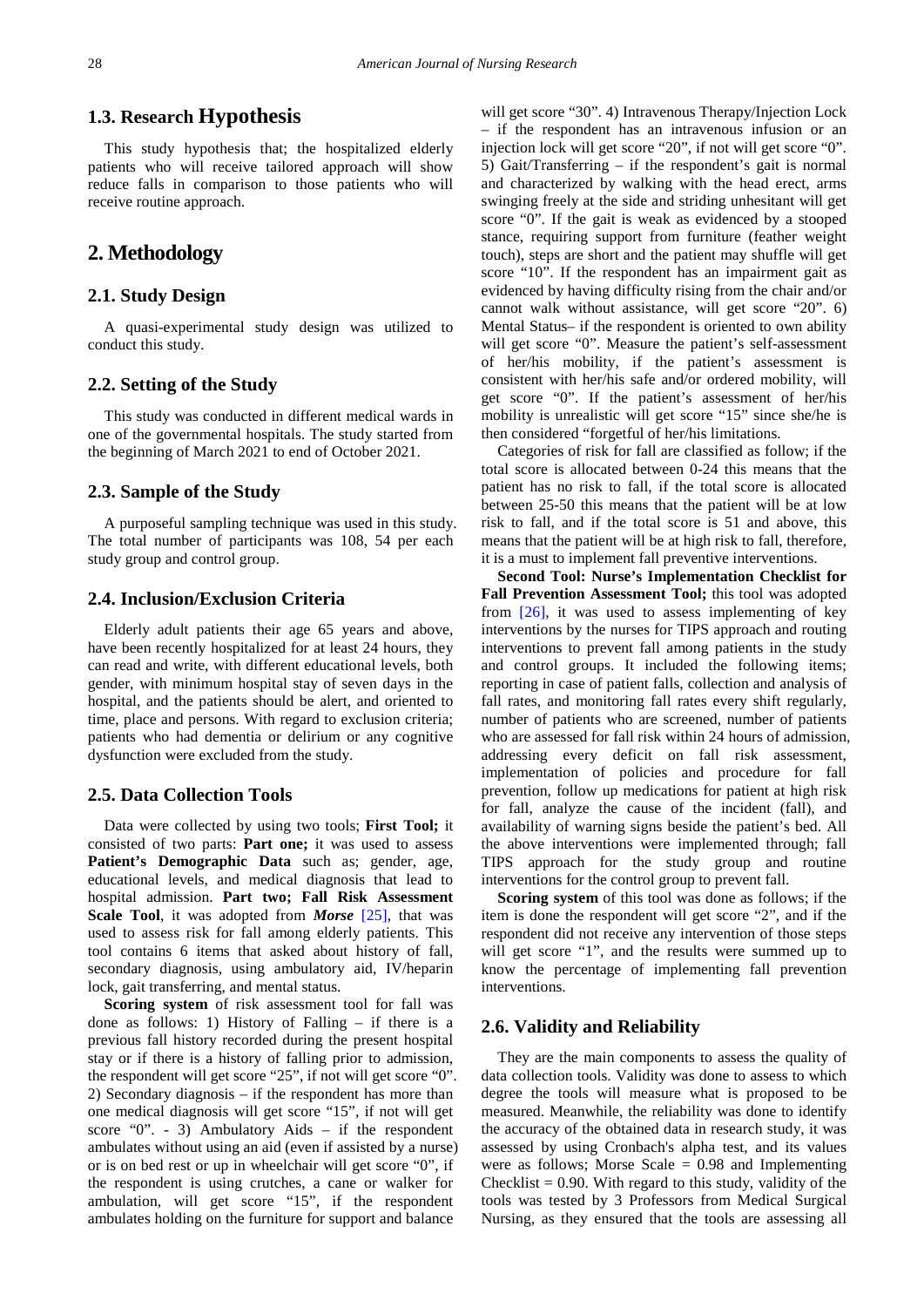components of the study that respond to the study hypothesis and achieve its aim. Moreover, the assessors ensured that the translated version is accurately reflecting its meaning.

#### **2.7. Ethical Considerations**

Approval of the Research Committee in the University was obtained to conduct this study. As well approval from the hospital was obtained after explaining its aim, implementation plan, and the policy of maintaining the participants' rights and confidently throughout the study. Based on the hospital administration request the hospital name is kept. The researchers informed the participants that, they had the right to withdraw from the study at any time without giving any reason and without any harmful effect on them. In addition, the researchers informed them that, the data collection tools were anonymously designed. After all these clarifications, the researchers obtained a written consent form from each participant that proves that she/he was willing to participate in the study. The researchers declared that there is no harmful effect on the study group participants.

#### **2.8. Procedure of Data Collection**

The current study was carried out over 8 months through two phases as follows: In the first phase; the pilot study was done on 10% of the participants in the study group to know how the process of data collection will be done and to ensure that the implementation of the study tools was accurately working. The results of pilot study revealed that, the data collection tools needed some wording modifications and reordering of their contents to be understood. The tools were modified accordingly and patients who participated in the pilot study were excluded from the main study sample.

The researchers started the implementation process of the study as follows; in the first phase they selected the study sample from the departments that have patients who met the inclusion and exclusion criteria and the total participants were 108, divided equally into two groups (54 each) as follows; even numbers were allocated in the study group and odd numbers were allocated in the control group. Then, in the second phase, the researchers did baseline assessment for the participants in both groups to identify demographic data of them, and to detect their risk factors that may lead to fall.

The researchers explained to the patients who agreed to participate in this study, as well as their supported family members, and the assigned nurses the aim of the study, data collection tools specially to the study group who will receive fall TIPS approach through using fall TIPS poster to let them know how the poster will be used, and how each image in the poster will refer to specific risk factor that might lead to fall. According to determination of the risk factors for each patient, the interventions will be provided by the researchers. In addition to this, the researchers distributed an Arabic version from TIPS illustrated poster to the patients and their supportive family members. With regard to the control group, the researchers informed the assigned nurses on this group to make sure from providing routine interventions for the patients who have risk for fall whatever the nature of risk factors and this happened according to the hospital policy.

After completing explanation the researchers showed the readiness to the possibility of repeating it again upon the patients or supportive family members request to reinforce any action as necessary. Then, the researchers agreed that, one of them will attend in the morning shifts and the other will attend in the afternoon shifts during the process of data collection in order to be available for filling in data collection tools for the newly admitted patients, while the assigned nurses will observe the patients during night shifts, and the researchers informed the nurses and patients' family members by this arrangement. Meanwhile, for the control group, the researchers checked with the assigned nurses if they are fully aware by the routine interventions for fall prevention to make sure that they will implement routine interventions completely for those patients.

Accordingly, the researchers documented all obtained findings during their attendance and the one that obtained from in charge nurses during night shifts, as well as if there is any fall case, it would be recorded. After that, the researchers prepared discharge plan and handed out a laminated copy from the poster to every patient's family member in order to keep her/him reminded by the fall TIPS interventions that should be done at home according to the patient fall risk factors.

#### **2.9. Statistical Analysis**

Data were recorded into a database and analyzed with the statistical program Statistical Package for Social Science (SPSS), version 20.0. A quasi-experimental research design was performed by assessing the variables related to the total sample and the selected groups (study & control). The effect of fall TIPS approach and routine interventions were assessed, concerning the studied variables. The categorical variables were presented in frequencies, percentages, and standard deviations (SD) as well as bar charts and to assess fall rates between the study and control groups in relation to implementing TIPS approach and routine interventions to prevent patient's falls.

# **3. Results**

[Table 1](#page-4-0) shows that 44.4% and 50% of the study and the control groups their age ranged between 65 and < 70 years, with a mean age of  $67.5 \pm 3.64$  and  $67.8 \pm 4.62$ respectively. Regarding educational levels of the participants in the study and control groups, the same table presents that, 50% and 44.4% of them respectively can only read and write. With regard to diagnosis of the participants in the study and the control groups 40.7% and 31.5% of them respectively were admitted with cardiac diseases.

Regarding risk factors of fall [Figure 1](#page-4-1) shows that, 48.1%, 48.1%, 38.9%, and 42.6% of the participants in the study group their risk factors that might lead to fall were using ambulatory aid, imbalance body gait/transferring, forget physical limitation, and have history of fall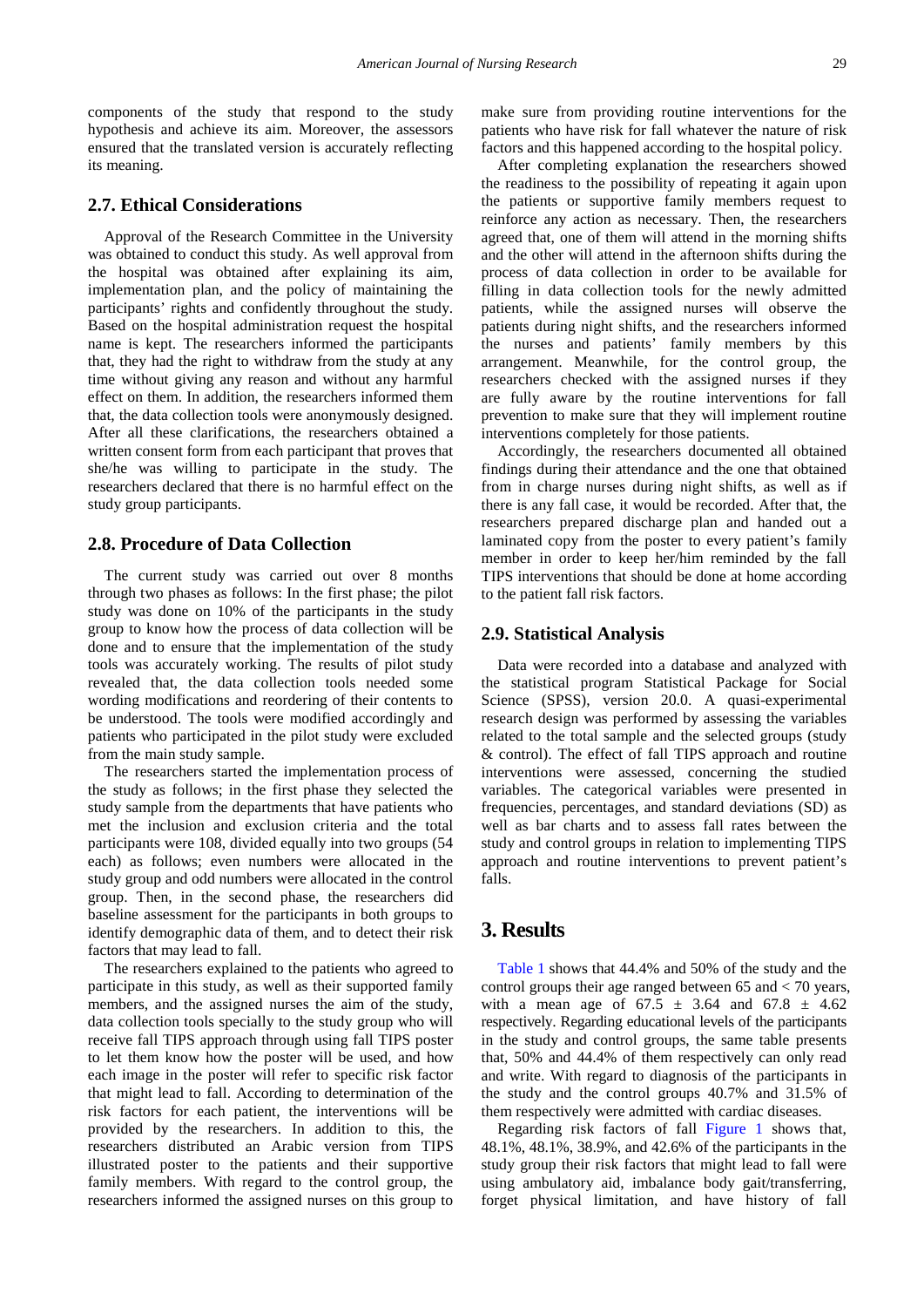respectively. The least of risk factors that might lead to fall was connected with IV line representing 25.9%.

[Table 2](#page-4-2) reports that 94% and 90.7% of the key actions for fall prevention that were provided by TIPS approach, and routine interventions respectively were done by the nurses for both groups during unavailability of the researchers especially during night shifts.

The bar chart in [Figure 2](#page-5-0) illustrates that 31.4% and 40.7% of the study and the control groups respectively showed incidence of fall while implementing TIPS approach and routine interventions during patients' hospitalization.

[Table 3](#page-5-1) reveals that, 68.5% of the participants in the study group did not fall during implementing TIPS approach that is done based on their risk factors. Meanwhile, 59% of the participants in the control group did not fall after implementing routine interventions to prevent patients fall without considering patient's risk factors. In addition, the same table stated that, those participants who were provided by the routine interventions to prevent fall have liability to fall 1.3 times in comparison to those participants who were provided by the TIPS approach to prevent fall.

|                                                                 |  |  |  |  |  |  | Table 1. Frequency & Percentage Distribution of Demographic |
|-----------------------------------------------------------------|--|--|--|--|--|--|-------------------------------------------------------------|
| Characteristics of the Study and the Control Groups $(n = 108)$ |  |  |  |  |  |  |                                                             |

<span id="page-4-0"></span>

|                             |                  | Study group   | Control group      |               |  |  |
|-----------------------------|------------------|---------------|--------------------|---------------|--|--|
| <b>Items</b>                |                  | $(n=54)$      | $(n=54)$           |               |  |  |
|                             | No.              | $\frac{0}{0}$ | No.                | $\frac{0}{0}$ |  |  |
| Gender                      |                  |               |                    |               |  |  |
| Male                        | 25               | 46.3          | 27                 | 50.0          |  |  |
| Female                      | 29               | 53.7          | 27                 | 50.0          |  |  |
| Age (in years)              |                  |               |                    |               |  |  |
| $60 - 65$                   | 19               | 35.2          | 16                 | 29.7          |  |  |
| $65 - 70$                   | 24               | 44.4          | 27                 | 50.0          |  |  |
| $70 - 575$                  | 10               | 18.5          | 9                  | 16.6          |  |  |
| $76+$                       | 1                | 1.9           | $\overline{2}$     | 3.7           |  |  |
| Mean and standard deviation | $\bar{x} \pm SD$ |               | $\bar{x} \pm SD$   |               |  |  |
| of age (in years)           | $67.5 \pm 3.64$  |               | $67.8 \pm 4.62$    |               |  |  |
| <b>Educational levels</b>   |                  |               |                    |               |  |  |
| <b>Illiterate</b>           | 11               | 20.4          | 13                 | 24.1          |  |  |
| Can read and write          | 27               | 50.0          | 24                 | 44.4          |  |  |
| Intermediate                | 13               | 24.1          | 15                 | 27.8          |  |  |
| Higher                      | 3                | 5.6           | $\mathfrak{D}_{1}$ | 3.7           |  |  |
| <b>Diagnosis</b>            |                  |               |                    |               |  |  |
| Cardiac diseases.           | 22               | 40.7          | 17                 | 31.5          |  |  |
| CNS diseases.               | 12               | 22.2          | 12                 | 22.2          |  |  |
| Endocrine diseases.         | 10               | 18.5          | 13                 | 24.1          |  |  |
| Hepatic diseases.           | 3                | 5.5           | 3                  | 5.6           |  |  |
| Renal diseases.             | $\overline{4}$   | 7.4           | 4                  | 7.4           |  |  |
| GIT diseases.               | 3                | 5.5           | 2                  | 3.7           |  |  |
| Dermatological diseases     | $\theta$         | $\mathbf{0}$  | 3                  | 5.6           |  |  |

<span id="page-4-1"></span>

**Figure 1.** Fall Risk Factors among All Participants in the Study Group

| Table 2. Key Actions Provided to Prevent Patient Fall in the Study and Control Groups (n=108) |  |
|-----------------------------------------------------------------------------------------------|--|
|-----------------------------------------------------------------------------------------------|--|

<span id="page-4-2"></span>

| No.   | <b>Items</b>                                                                                  |    | <b>TIPS</b> interventions<br>$n=54$ | <b>Routine interventions</b><br>$n=54$ |               |  |
|-------|-----------------------------------------------------------------------------------------------|----|-------------------------------------|----------------------------------------|---------------|--|
|       |                                                                                               |    | $\%$                                | No.                                    | $\frac{0}{0}$ |  |
|       | <b>Key Actions for fall prevention</b>                                                        |    |                                     |                                        |               |  |
|       | All patients screened on admission                                                            | 49 | 90.7                                | 46                                     | 85.2          |  |
| 2     | All inpatient screened                                                                        | 49 | 90.7                                | 52                                     | 96.3          |  |
| 3     | All patients are assessed for fall risk within 24 hours of admission                          | 53 | 98.1                                | 50                                     | 92.6          |  |
| 4     | Development and implementation of care plan addressing every deficit on fall risk assessment. | 50 | 92.6                                | 46                                     | 85.2          |  |
| 5     | Warning signs are available.                                                                  | 53 | 98.1                                | 53                                     | 98.1          |  |
| 6     | Analyze the cause of the incident (fall)                                                      | 50 | 92.6                                | 47                                     | 87            |  |
| 7     | Policies and procedure for fall prevention is done completely.                                | 50 | 92.6                                | 47                                     | 87            |  |
| 8     | Implement policy for follow up according to patient's risk factors                            | 54 | 100                                 | 51                                     | 94.4          |  |
| 9     | Training of the nurses according to the needs.                                                | 53 | 98.1                                | 54                                     | 100           |  |
| Total |                                                                                               | 51 | 94                                  | 49                                     | 90.7          |  |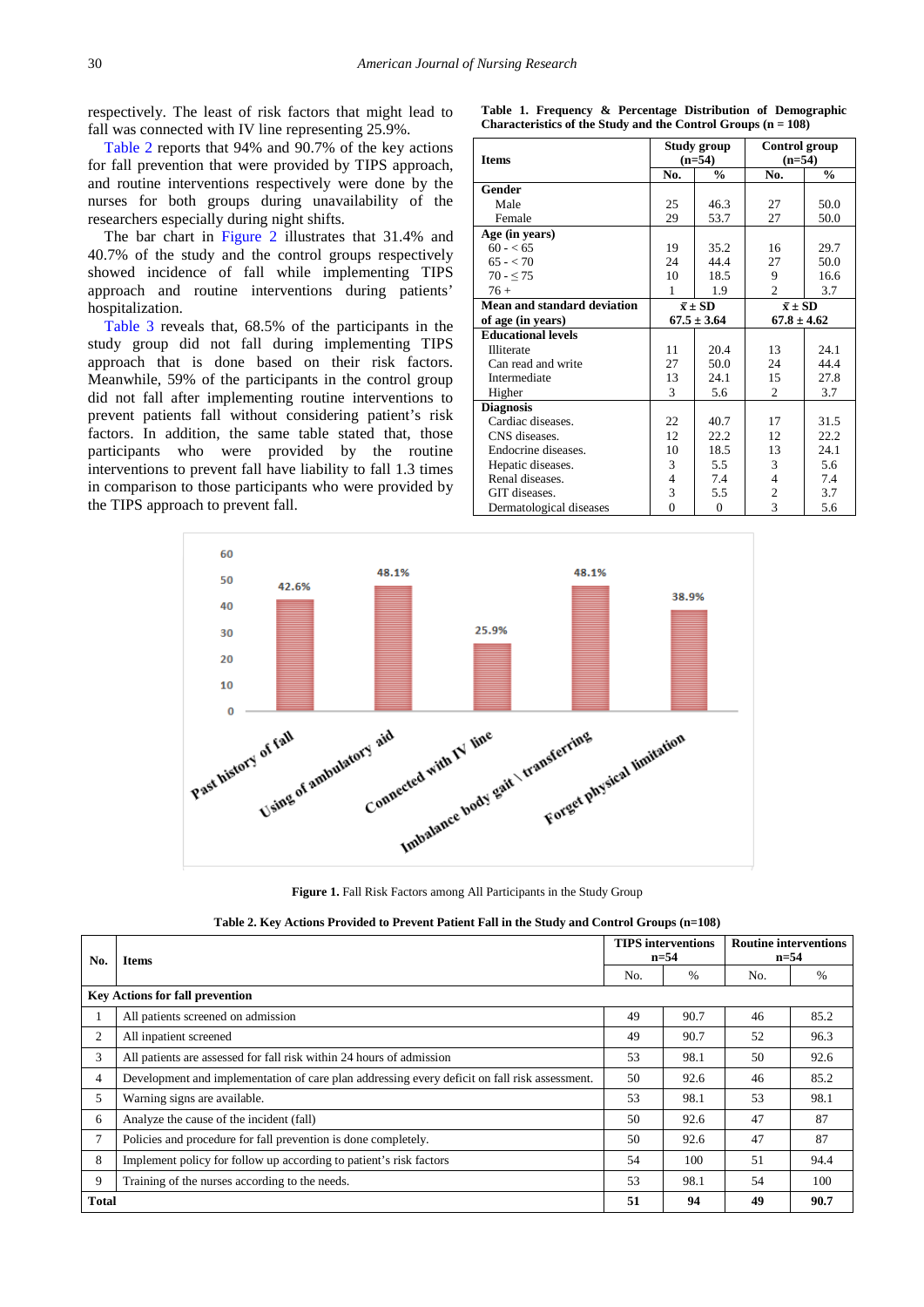<span id="page-5-0"></span>

**Figure 2.** Incidence of Fall among the Participants in the Study Group Who Adopted TIPS Approach and the Control Group Who Adopted Routine Interventions

**Table 3. Relative Risk of Fall after Appling TIPS Approach & Routine Interventions among the Participants in the Study and Control Groups (n= 54 each group)**

<span id="page-5-1"></span>

| <b>Items</b>                                                                                                                             |        | Fall out of |     | Did not fall |     |
|------------------------------------------------------------------------------------------------------------------------------------------|--------|-------------|-----|--------------|-----|
|                                                                                                                                          |        | $\%$        | No. | $\%$         |     |
| Participants followed TIPS Interventions (Study group)                                                                                   | $17*$  | 31          | 37  | 68.5         | 54  |
| Participants followed Routine Interventions (Control group)                                                                              | $22**$ | 40          | 32  | 59           | 54  |
| Total                                                                                                                                    | 39     |             | 69  |              | 108 |
| ***Relative Risk (RR) for fall in the study group = $17/22 = 0.7$<br>***Relative Risk (RR) for fall in the control group = $22/17 = 1.3$ |        |             |     |              |     |

**\***Incidence of fall among those who followed TIPS Approach = 17

No of fall  $\times$  100/total who followed TIPS Approach.

\*\*Incidence of fall among those who did followed TIPS Approach = 22

No of fall  $\times$  100/total who did not follow the program.

\*\*\*RR less than 1 which indicates that the program was effective.

# **4. Discussion**

Patients' falls remain a frequent and debilitating health problem worldwide. Most of the hospitals targeted fall prevention strategies to prevent patient fall. One of a novel, evidence-based program that became a standard strategy for engaging patients and their families in fall prevention is Tailored Intervention Patient Safety (TIPS) approach.

In the current study, around fifty percent of the studied sample in the study and control groups was female. With regard to the age in both the study and control groups the participants' mean age were  $67.5 \pm 3.64$  and  $67.8 \pm 4.62$ . Meanwhile, the current study findings reported that fifty percent in the study group can read and write, and more than two fifths of the control group has the same educational level. Concerning the patient's diagnosis on admission, this study results stated that, slightly more than two fifths of the study group and less than one third of the control group were admitted to the hospital with cardiac diseases.

The current study results reported that, approximately half of the participants in the study group their risk factors for fall were as follows; using ambulatory aid, and had imbalance body gait/ transferring, while forget physical limitation represented almost two fifths. This may be attributed to the above mentioned risk factors which are the most common risk factors for falls among the study sample because all of them are older adults and usually their medical conditions have these characteristics especially if they are hospitalized. This finding is supported by those of  $[27,28]$  who stated that, use of assistive devices, muscle weakness, gait and balance impairments, all these are identified as the common risk factors for falls among elder people. Furthermore, some patients' health conditions as those with cardiac diseases, who are receiving cardiac medications, which are considered as a leading cause for fall because they might cause or worsen orthostatic hypotension, which might contribute to patient's fall.

The present study results revealed that, less than one third of the participants in the study group who were provided by TIPS approach for fall prevention showed incidence of fall during their hospitalization which is considered low rate of fall. This might be due to that the participants in the study group were taught about significant consequences that could result from fall and because TIPS is a new approach and when the patients in the study group were informed by this approach, they became enthusiastic and followed the instructions of this approach appropriately. In addition to all these because TIPS approach is designed to focus on specific risk factors of falls, therefore this might be an effective way to limit incidence of falls. This finding is supported by [\[19,20\]](#page-7-2) who reported that, TIPS approach provides a unique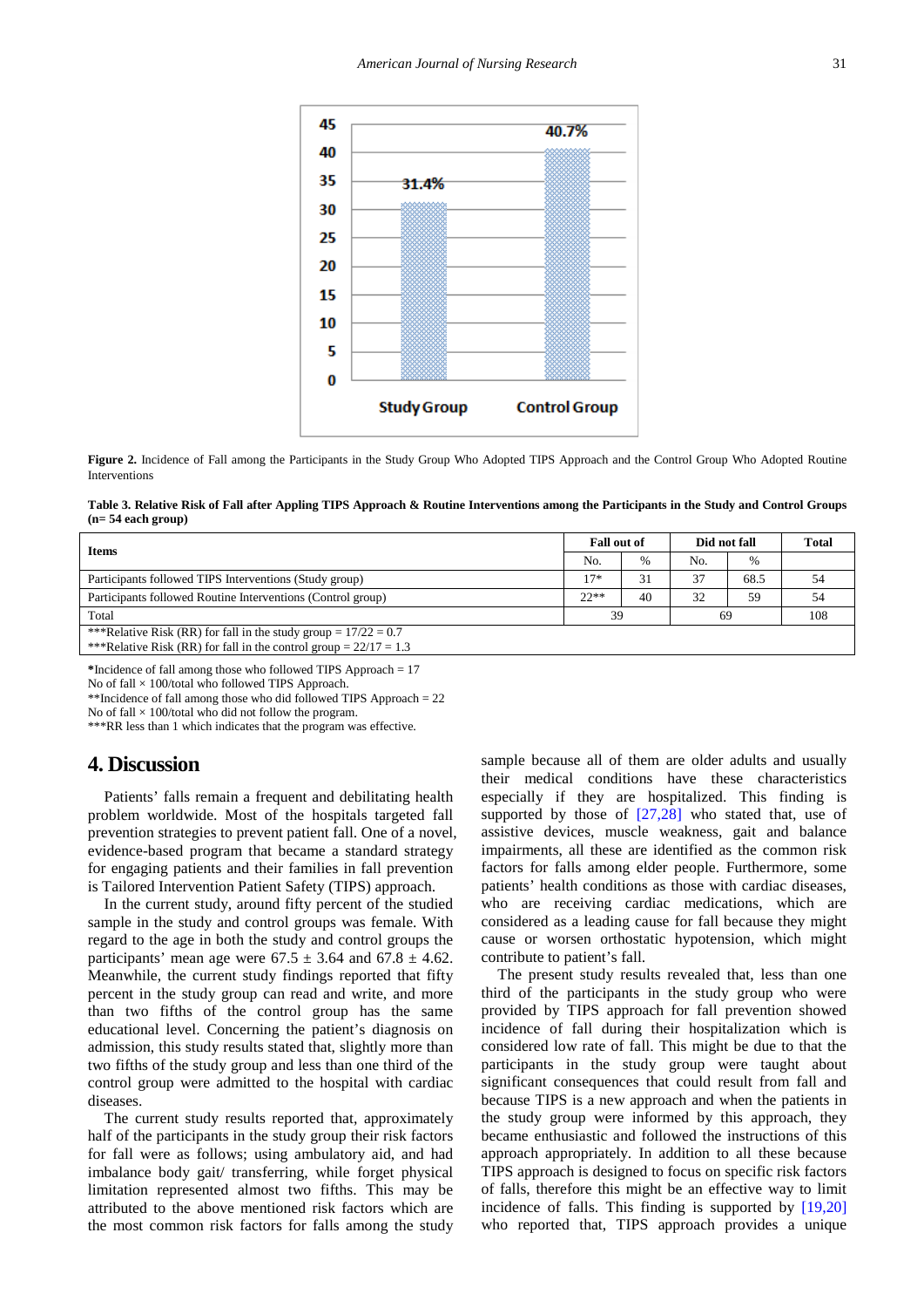opportunity to reduce falls among the patients at risk for fall.

In addition, TIPS is a novel's patient-centered approach and clinical decision-supported that has significant effect that leads to fewer falls and related injuries among elderly hospitalized patients. As well, this finding is supported by [\[29\]](#page-7-7) who stated that; incidence of fall among elder patients could be controlled through using individually tailored measures.

The current study results stated that, slightly more than two fifth of the participants, in the control group who were provided by routine interventions for fall prevention, showed incidence of falls during their hospitalization which is relatively considered high incidence of fall rate. This might be due to that the participants in the control group were not informed by any instructions related to fall prevention, and the nurses just provided the routine interventions for them. This finding is in the same line with that of [\[29\]](#page-7-7) who clarified that, the routine interventions for fall prevention that might be implemented for patients having risk to fall had no significant effect regarding fall prevention.

The present study findings indicated that, those participants who are provided by the TIPS approach has liability to falls less one time, while those who are provided by the routine interventions have liability to fall 1.3 times. This might be attributed that he TIPS approach is focusing on the specific risk factors for falls and not providing general interventions for fall prevention. In addition, because it is a novel approach and when the patients were informed about it, they became more committed into this new approach hoping for better health outcomes, as well as the patients became more oriented by the precautions that should be taken for fall prevention according to her/his fall risk factors.

This previous study finding is supported by [\[20,30\]](#page-7-8) who reported that TIPS approach is tailored and developed based on the patient's needs or risk factors and its implementation showed noticeable effect that led to overall reduction falls rate and fall related injuries. Moreover, tailored education is usually received positively by older adults and resulted in increased engagement in falls' prevention strategies as falls' prevention programs that included a patient education component resulted in reducing rate of falls. As well, this finding is supported by [\[31\]](#page-7-9) who reported that innovative individualized falls' prevention strategies have an effect on decreasing fall rates over time.

# **5. Conclusion**

Based on the results of the current study, fall rates continue to be a struggle among hospitalized elderly patients. This study concluded that, fall prevention through using TIPS approach, revealed noticeable effect in reducing falls. In addition, the results of this study indicated that, the liability to fall among those patients who were provided by TIPS approach was less than those who were provided by routine interventions. Thus, it can be concluded that the falls' TIPS approach is useful and effective in the reduction of fall among elderly hospitalized patients.

# **6. Recommendations**

In the light of the findings of the current study, it is recommended to use TIPS approach for fall prevention, as it is considered as one of the successful novel strategy that helps to reduce fall rate among elderly hospitalized patients.

# **7. Limitations**

This study presented some limitations as follows; there was a difficulty of evaluating whether the patient, family members, or the nurses in the time of unavailability of the researchers implement TIPS approach appropriately or not. In addition, implementation of TIPS was done only in medical wards which may limit generalization of the results. This study needs to be repeated on a wider scale to include all departments with a larger sample of patients.

## **Acknowledgments**

The researchers are very grateful to the patients who participated in the study and to their family members for accepting to be a part of this study, as well to the nurses and the hospital administration for facilitating the process of data collection.

## **References**

- <span id="page-6-0"></span>[1] Baixinho, C.L., & Dixe, M.D.A., (2017). Team practices fall prevention in institutionalized elderly people: Scale design and validation. Texto Contexto Enferm Journal; 26: 3.
- [2] Blain, H., Dabasa, F., Mekhininia, S., Picotd, M.,Ch., Miota, S., Bousquetb, J., Chokri Boubakria ,Ch., Jaussentd, A., Bernard, P.L. (2019). Effectiveness of a programme delivered in a falls clinic in preventing serious injuries in high-risk older adults: A pre- and post-intervention study. Journal of Maturitas; 122: 80-86.
- [3] Dellinger, A. (2017). Older adult falls: Effective approaches to prevention. Journal of Current Trauma Report; 3(2): 118-123.
- <span id="page-6-1"></span>[4] Lara-Medrano, R., Alcázar-Quiñones, C., Galarza-Delgado, D.Á., & Baena-Trejo, L. (2014). Impact of a fall prevention program in the Internal Medicine wards of a tertiary care university hospital. Medicina Universitaria; 16: 156-160*.*
- <span id="page-6-3"></span>[5] Sherrington, C., Michaleff, Z.A., Fairhall, N., Paul, S.S., Tiedemann, A., Whitney, J., Cumming, R.G., Herbert, R.D., Close, J. & Lord, S.R. (2017). Exercise to prevent falls in older adults: An updated systematic review and meta-analysis. British Journal of Sports Medicine; 51:1749-1757.
- [6] Phelan, E.A., Mahoney, J.E., Voit, J.C., & Stevens, J.A. (2015). Assessment and management of fall risk in primary care settings. Journal of Medical Clinics of North America; 99(2): 281-293.
- [7] Welch, V., Ghogomu, E., & Shea, B. (2016). Evidence-based screening tools and fall risk assessment in continuing care. A Bruyère Rapid Review. Bruyère Reports No. 6.
- [8] King, B., Pecanac, K., Krupp, A., Liebzeit, D., & Mahoney, J. (2018). Impact of fall prevention on nurses and care of fall risk patients. Journal of Gerontological Society of America; 58 (2): 331-340.
- [9] Mohammed, R.A., Nour-Eldein, H., Abdel-Halim, A.W., & Abdulmajeed, A.A. (2018). Effect of a fall prevention program for elderly persons attending a rural family medicine center Egypt. Journal of Public Health (Berl.); 27: 301-308.
- <span id="page-6-2"></span>[10] Khalifa, M. (2019). Improving patient safety by reducing falls in hospitals among the elderly: A review of successful strategies. Journal of Studies in Health Technology and Informatics; 262(1): 340.